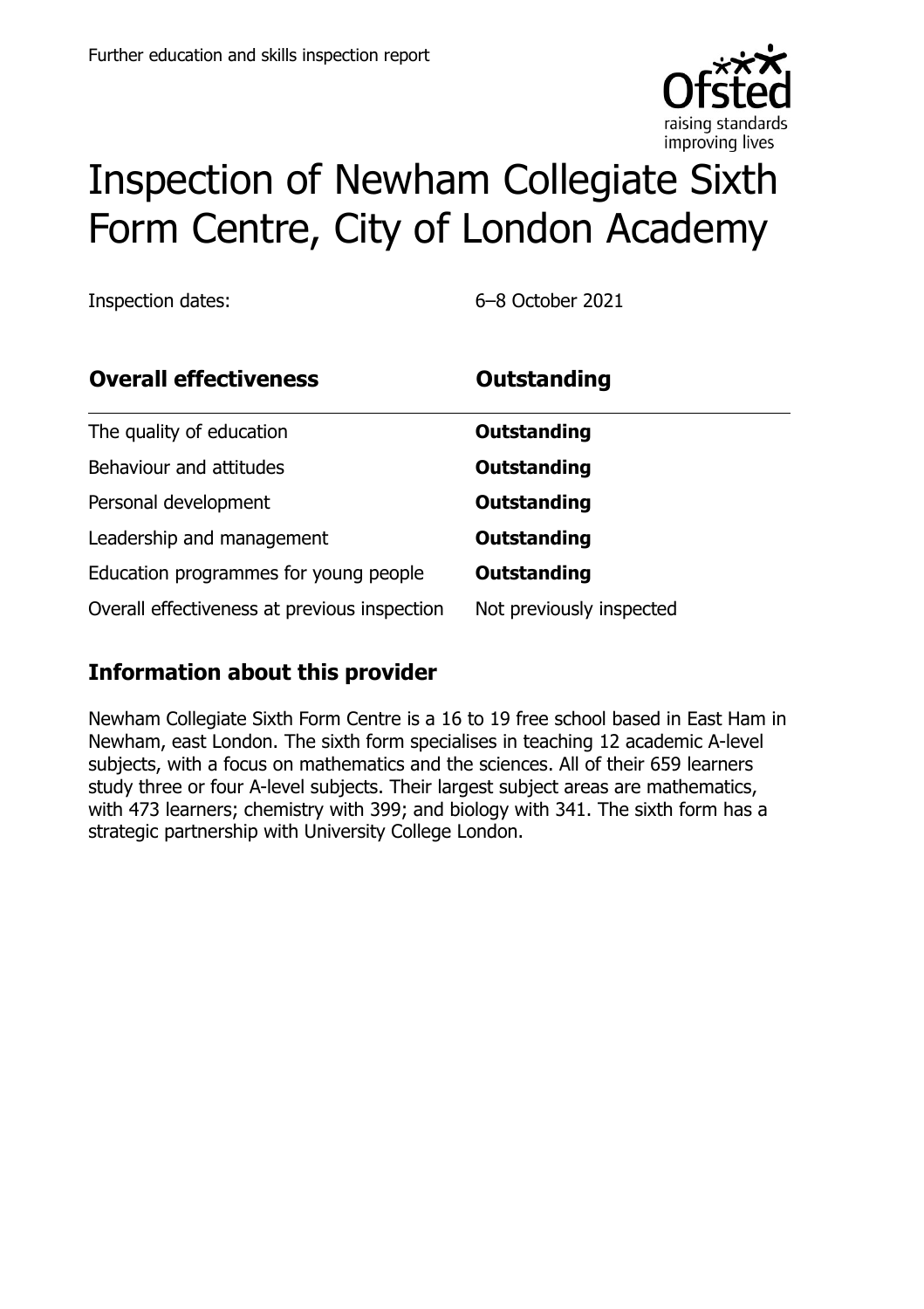

#### **What is it like to be a learner with this provider?**

Learners at Newham Collegiate Sixth Form Centre benefit from studying in an environment dedicated to academic excellence. Learners take a high level of responsibility for their own learning and work equally hard to achieve their ambitions during lessons and in their supervised study time.

Learners enjoy the challenge of meeting the high expectations set for them by their teachers. They benefit from their teachers' high levels of subject expertise which allow them to learn not only the content of their A-level syllabus but also knowledge beyond that required for their examinations. Most learners make good progress and achieve high grades in their examinations.

In lessons, and around the sixth form, learners' behaviour is impeccable. Learners support their peers in their learning and are respectful to one another. They feel safe and well supported by staff. They are confident that staff will support them should they require any additional help, be that academic or personal.

Learners benefit from leaders' expertise in preparing them to make successful applications to the most competitive universities and apprenticeship pathways. They enjoy attending additional sessions in which they have the opportunity to study undergraduate level content, and develop their skills in independent enquiry, critical thinking and debate. Consequently, learners are well prepared for their future studies.

#### **What does the provider do well and what does it need to do better?**

Leaders have a clear and unwavering ambition for their learners to achieve excellent outcomes and progress to the most competitive universities and apprenticeships.

Leaders and teachers have created highly logical plans to teach their learners. For example, in mathematics, teachers begin the year by recapping pertinent knowledge from GCSE-level mathematics. This ensures that teachers have identified and closed any gaps in learning that have occurred during the COVID-19 pandemic. They then progress on to A-level knowledge effectively by teaching, for instance, 2x2 matrices in the first year before further mathematicians go on to study 3x3 matrices in Year 13. This approach enables learners to build their knowledge over time so that they can tackle successfully the most challenging topics in the syllabus.

Teachers have created exceptionally high-quality learning resources to support learners in gaining new knowledge. For example, in biology, a series of useful stepby-step instructions and diagrams support learners as they develop their skills in undertaking practical activities. Learners use these resources very well when reinforcing their learning in their supervised study sessions.

Learners benefit from being taught by teachers who are subject experts. For the small minority of teachers who are not subject experts, leaders provide high-quality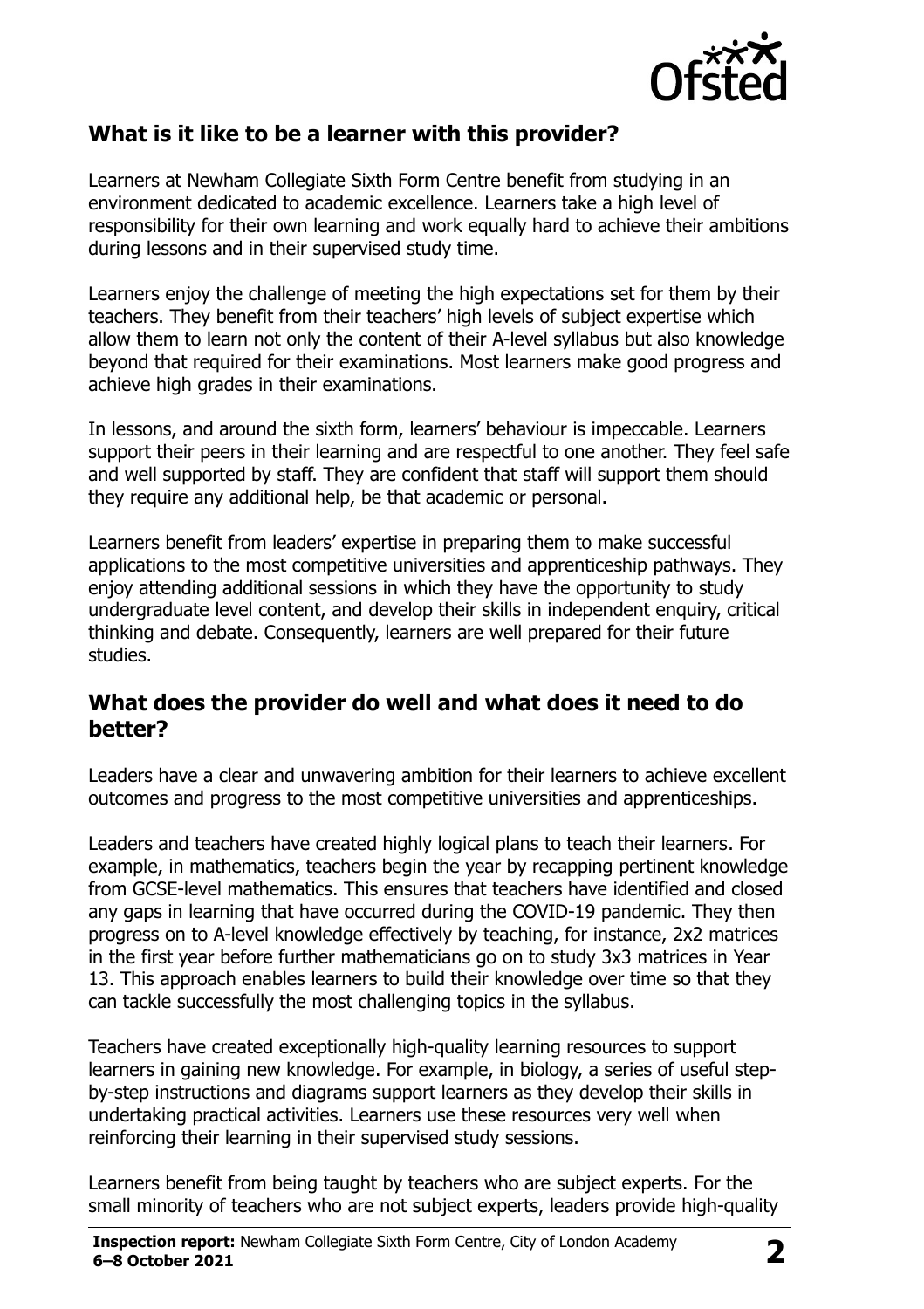

training in subject content and teaching skills, as well as frequent opportunities to plan teaching with their peers. This highly effective approach enables staff new to teaching their subject to quickly become highly skilled in the classroom. All staff benefit from a wide range of ongoing training and support to continue to develop their teaching skills and subject knowledge.

In most subjects, teachers use assessment effectively to identify topics that learners have misunderstood. They provide helpful feedback on learners' work and teach lessons in which they identify and correct common misconceptions. Where learners require additional support, leaders have put in place a highly effective intervention programme to help learners get back on track.

Leaders provide very good support for learners who are identified as having special educational needs and/or disabilities (SEND). Learners with identified needs receive appropriate support such as reading pens to help with dyslexia and enlarged text on their tablet computers. As a result, learners with SEND progress to high-quality destinations equally as well as their peers.

Through their 'super-curricular' sessions, teachers enable learners to stretch their knowledge and interests beyond the boundaries of the A-level syllabus. For example, learners interested in studying chemistry at university can attend lessons in undergraduate topics such as the synthesis of superheavy elements. This helps learners decide if they would like to study this subject in the future. Increasingly, learners have access to a range of sessions in which they can explore activities for their health, well-being and enjoyment, such as sports and drama clubs.

Leaders have planned a thorough personal, social, health and citizenship education curriculum, through which learners explore a wide range of topics including sexual health. These sessions are lively and engaging, and learners appreciate the opportunity to engage with current issues and to develop their skills in proposing, debating and critical thinking.

Governors play a valuable role in supporting and challenging the sixth form's senior leadership team. Leaders benefit from governors' individual expertise, in addition to the support and resources provided through their membership of the City of London Academies Trust. Governors take direct action to test the reports they receive from leaders, for instance through holding focus groups with learners on key topics. The valuable insight they gain from these first-hand experiences allow them to better understand the sixth form, and to more effectively challenge leaders to improve on their areas for development.

### **Safeguarding**

The arrangements for safeguarding are effective. Leaders have created a strong culture of safeguarding which includes a comprehensive range of training for all of their staff and governors. Leaders understand well the importance of building a picture around each learner of any low-level concerns. Leaders can then identify and respond swiftly to more serious concerns that may emerge. Where concerns do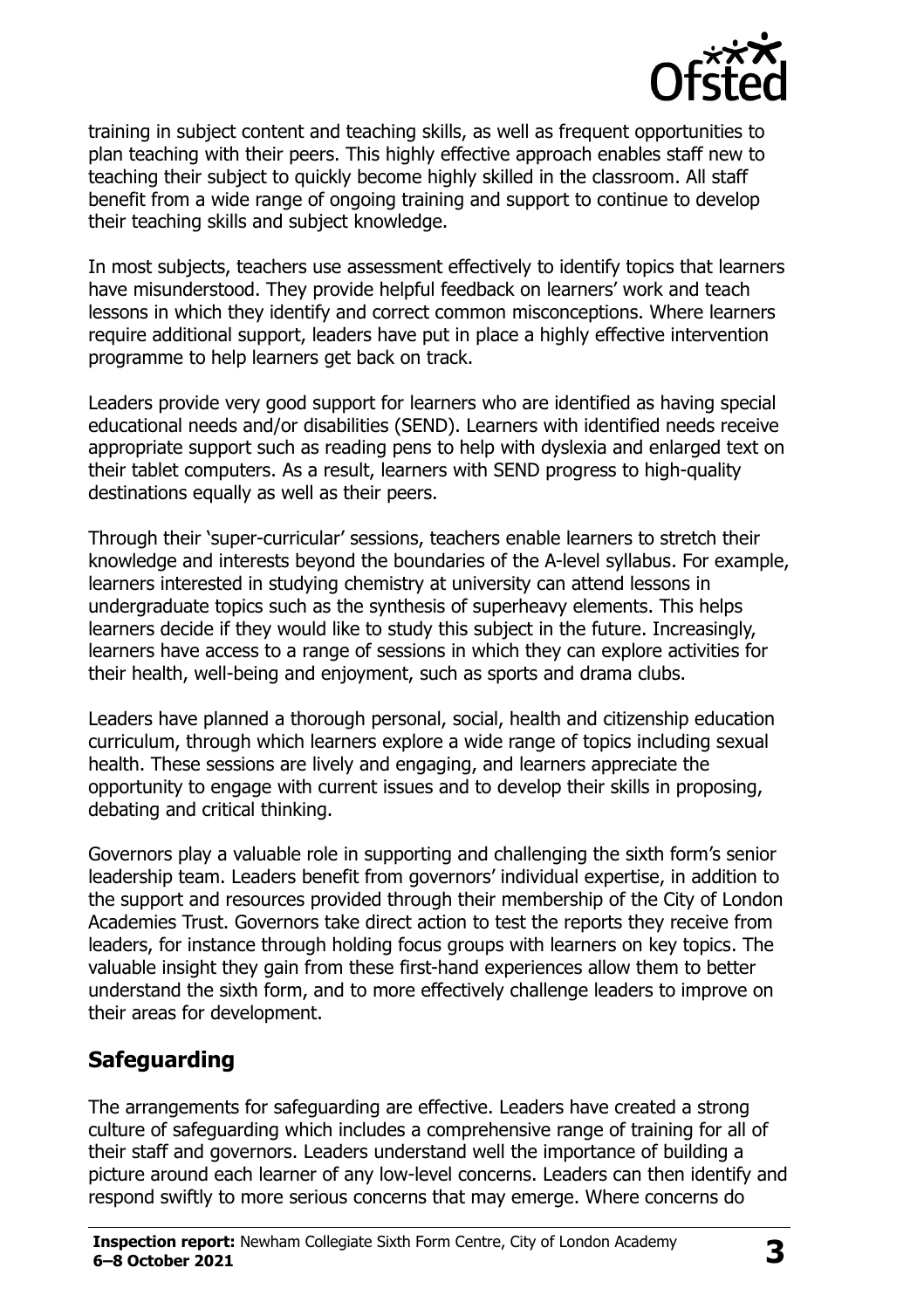

arise, they respond very effectively, engaging where appropriate with external agencies to provide additional support to the learner.

Learners report that they feel safe while at the sixth form. They know that they can speak to any member of staff if they have any concerns. Learners are confident that leaders would take their concern seriously and provide them with any support that they may need. Learners appreciate the recent addition of an anonymous online reporting tool as an additional route for raising concerns.

Leaders undertake all appropriate actions to ensure that the staff they employ are safe to work with their learners.

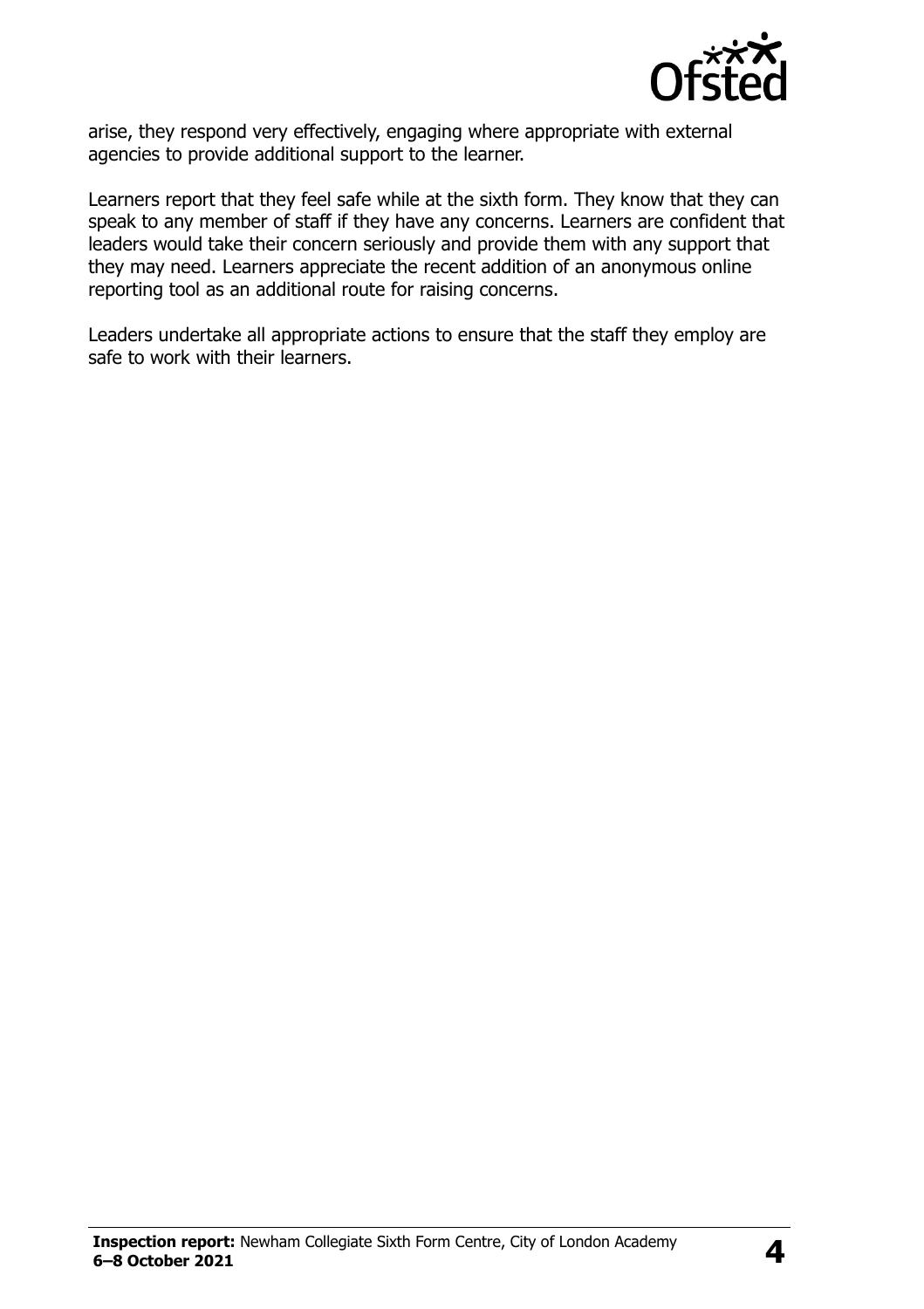

## **Provider details**

| Unique reference number     | 144511                   |
|-----------------------------|--------------------------|
| <b>Address</b>              | 326 Barking Road         |
|                             | East Ham                 |
|                             | London                   |
|                             | <b>E6 2BB</b>            |
| <b>Contact number</b>       | 0203 0114114             |
| Website                     | https://sixthform.london |
| <b>Principal/CEO</b>        | <b>Mouhssin Ismail</b>   |
| <b>Provider type</b>        | 16-19 free school        |
| Date of previous inspection | Not previously inspected |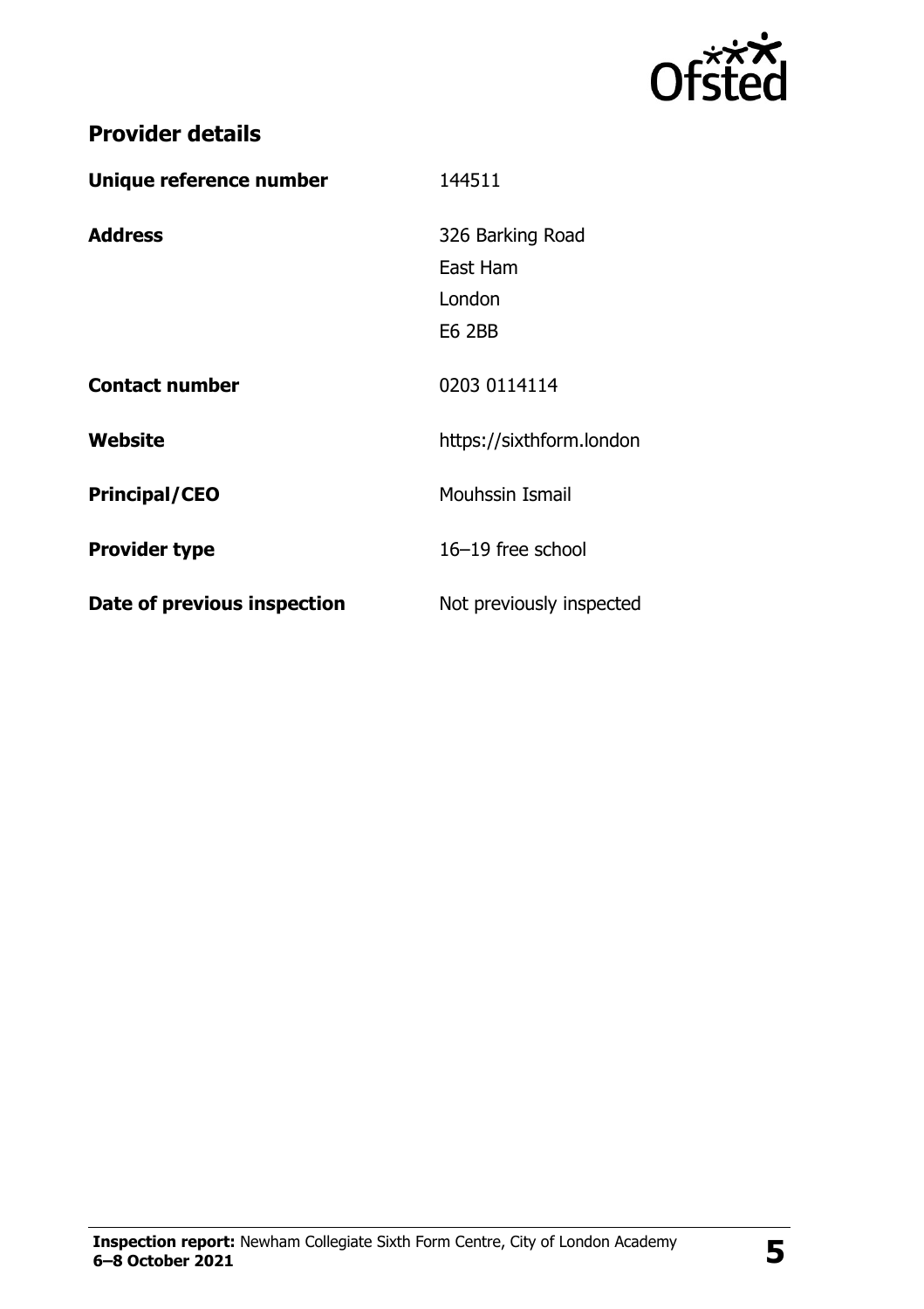

#### **Information about this inspection**

The inspection team was assisted by the principal, as nominee. Inspectors took account of the provider's most recent self-assessment report and development plans, and the previous inspection report. The inspection was carried out using the [further education and skills inspection handbook](http://www.gov.uk/government/publications/further-education-and-skills-inspection-handbook-eif) and took into account all relevant provision at the provider. Inspectors collected a wide range of evidence to inform judgements including visiting learning sessions, scrutinising learners' work, seeking the views of learners, staff and other stakeholders, and examining the provider's documentation and records.

#### **Inspection team**

Gayle Saundry, lead inspector Her Majesty's Inspector Mike Finn **Her Majesty's Inspector** Viki Faulkner **Her Majesty's Inspector** Sue Hasty **Her Majesty's Inspector**